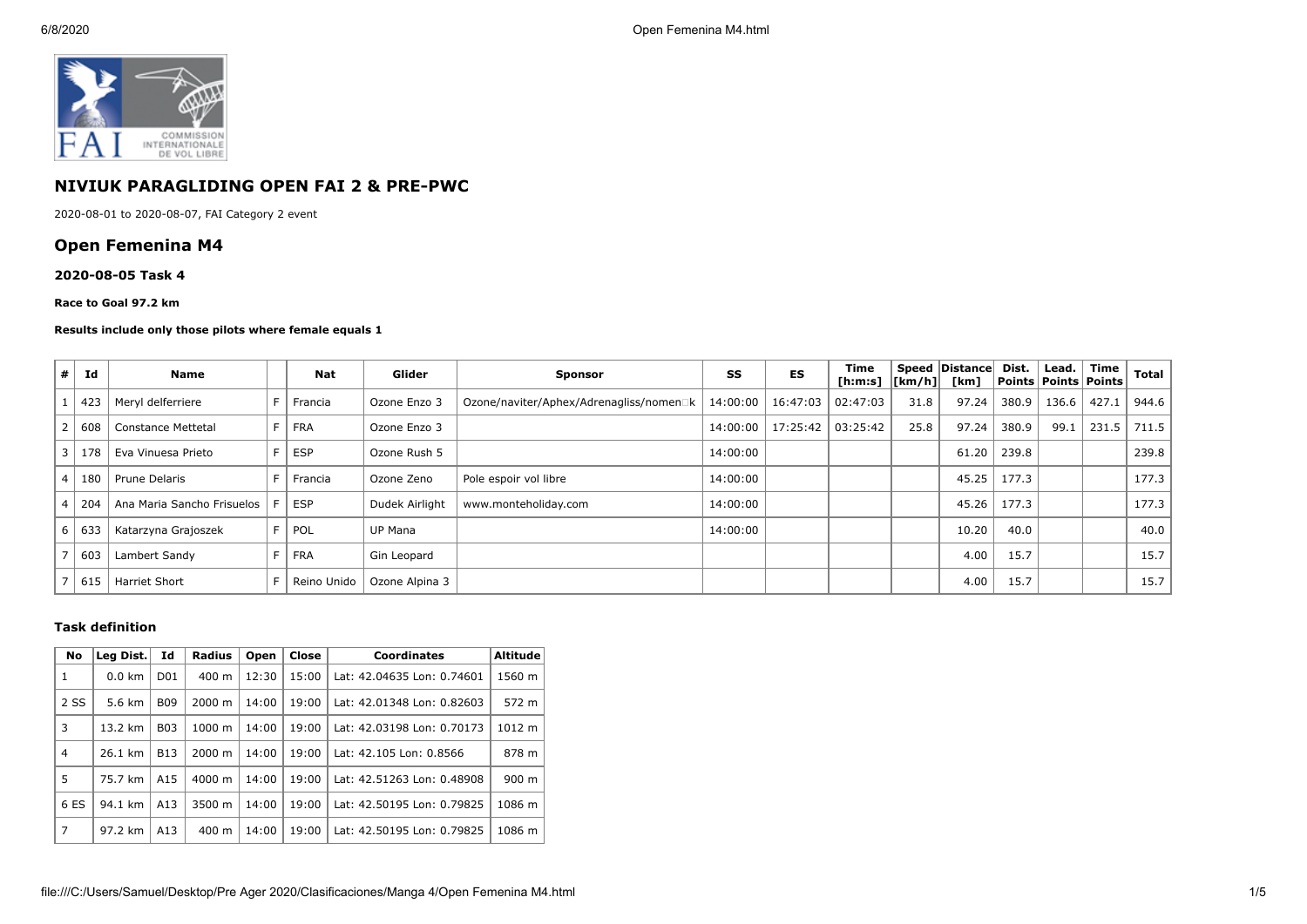6/8/2020 Open Femenina M4.html

**Pilots not yet processed (NYP)**

**Id Name**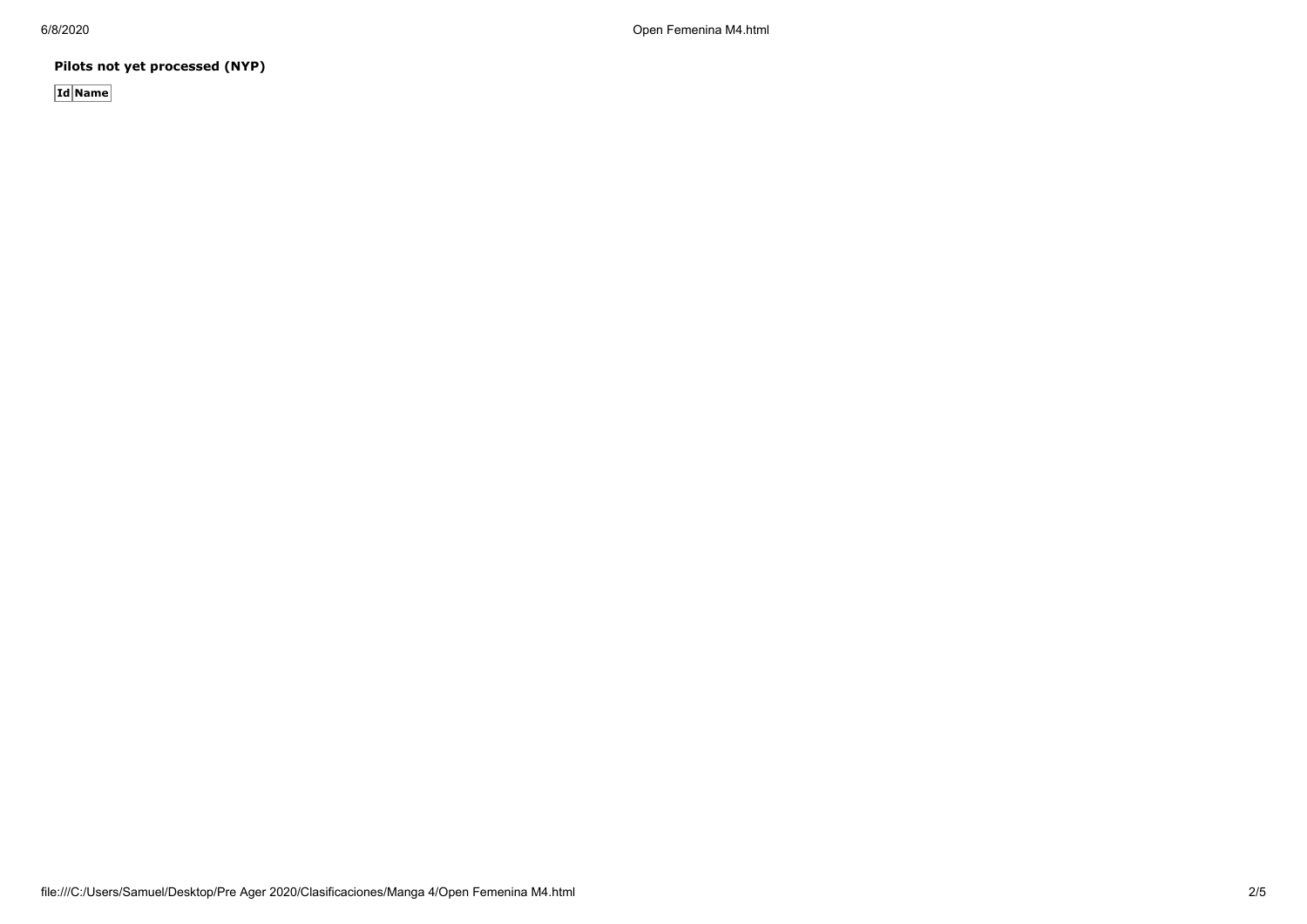# **Task statistics**

| param                           | value                     |
|---------------------------------|---------------------------|
| ss_distance                     | 88.527                    |
| task_distance                   | 97.238                    |
| launch_to_ess_distance          | 94.138                    |
| no_of_pilots_present            | 100                       |
| no_of_pilots_flying             | 100                       |
| no_of_pilots_lo                 | 38                        |
| no_of_pilots_reaching_nom_dist  | 93                        |
| no_of_pilots_reaching_es        | 62                        |
| no_of_pilots_reaching_goal      | 62                        |
| sum_flown_distance              | 7945.34499999998          |
| best dist                       | 97.238                    |
| best_time                       | 2.7214                    |
| worst_time                      | 4.3297                    |
| gnh_setting                     | 1013.25                   |
| no_of_pilots_in_competition     | 104                       |
| no_of_pilots_landed_before_stop | 0                         |
| sum_dist_over_min               | 7547.536                  |
| sum_real_dist_over_min          | 7547.536                  |
| sum_flown_distances             | 7945.345                  |
| best_real_dist                  | 97.238                    |
| last_start_time                 | 2020-08-05T14:00:00+02:00 |
| first_start_time                | 2020-08-05T14:00:00+02:00 |
| first_finish_time               | 2020-08-05T16:43:17+02:00 |
| max_time_to_get_time_points     | 4.3711                    |
| goalratio                       | 0.62                      |
| arrival_weight                  | 0                         |
| departure_weight                | 0                         |
| leading_weight                  | 0.162                     |
| time_weight                     | 0.4571                    |
| distance_weight                 | 0.3809                    |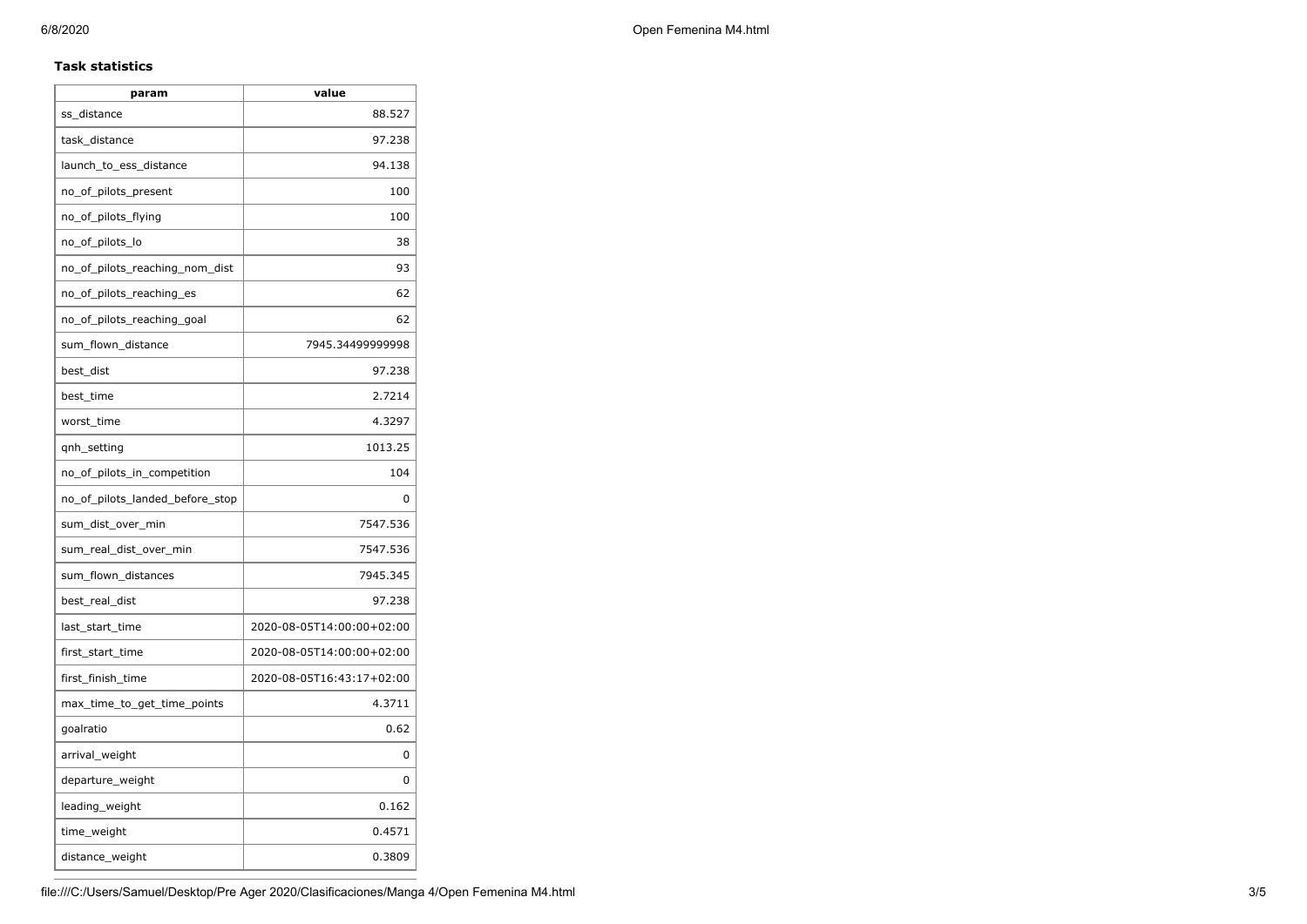| param                        | value    |
|------------------------------|----------|
| smallest_leading_coefficient | 1.7369   |
| available_points_distance    | 380.9264 |
| available_points_time        | 457.0736 |
| available_points_departure   | 0        |
| available points leading     | 162      |
| available_points_arrival     | 0        |
| time_validity                | 1        |
| launch_validity              | 1        |
| distance_validity            | 1        |
| stop_validity                | 1        |
| day_quality                  | 1        |
| ftv_day_validity             | 0.9823   |
| time_points_stop_correction  | 0        |

# **Scoring formula settings**

| param                                        | value        |
|----------------------------------------------|--------------|
| id                                           | GAP2020      |
| use_distance_points                          | 1            |
| use_time_points                              | 1            |
| use_departure_points                         | 0            |
| use leading points                           | 1            |
| use_arrival_position_points                  | 0            |
| use_arrival_time_points                      | 0            |
| time points if not in goal                   | 0            |
| jump_the_gun_factor                          | 0            |
| jump_the_gun_max                             | 0            |
| use_1000_points_for_max_day_quality          | 0            |
| normalize_1000_before_day_quality            | 0            |
| time_validity_based_on_pilot_with_speed_rank | $\mathbf{1}$ |
| bonus_gr                                     | 4            |
| no_pilots_in_goal_factor                     | 0.8          |
| task_stopped_factor                          | 0.7          |

6/8/2020 Open Femenina M4.html